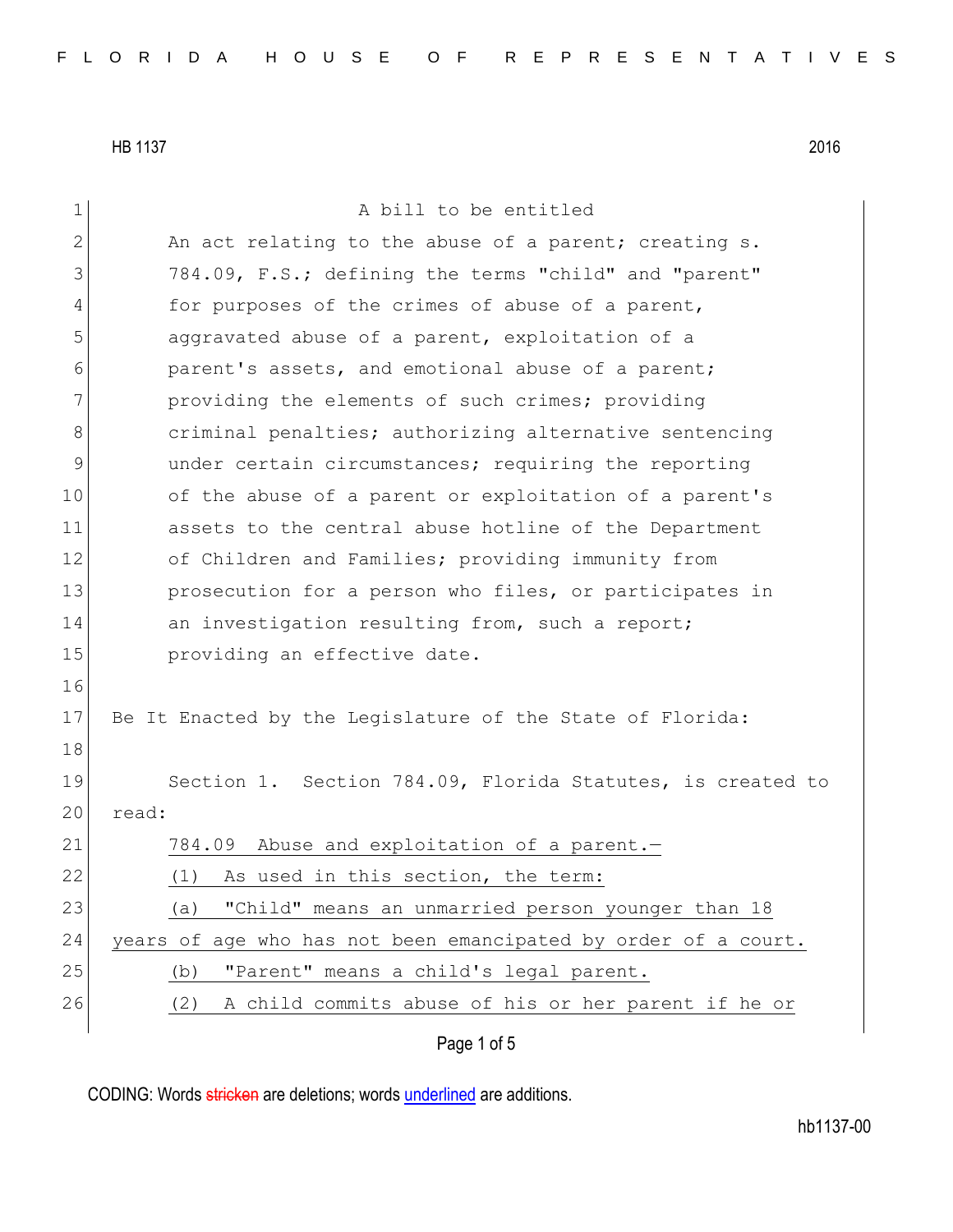| 27 | she:                                                          |
|----|---------------------------------------------------------------|
| 28 | Inflicts physical injury or threatens to inflict great<br>(a) |
| 29 | bodily harm upon the parent;                                  |
| 30 | Commits an act that could reasonably be expected to<br>(b)    |
| 31 | result in physical injury to the parent; or                   |
| 32 | Actively encourages the commission of an act that<br>(C)      |
| 33 | results in, or could reasonably be expected to result in,     |
| 34 | physical injury to the parent.                                |
| 35 | (3) A child commits aggravated abuse of his or her parent     |
| 36 | if he or she:                                                 |
| 37 | Commits aggravated battery pursuant to s. 784.045 or<br>(a)   |
| 38 | aggravated assault pursuant to s. 784.021 of the parent;      |
| 39 | Falsely imprisons the parent pursuant to s. 787.02; or<br>(b) |
| 40 | Causes great bodily harm to, permanent disability of,<br>(C)  |
| 41 | or permanent disfigurement of the parent.                     |
| 42 | A child commits exploitation of his or her parent's<br>(4)    |
| 43 | assets if he or she:                                          |
| 44 | Willfully damages or steals the parent's physical<br>(a)      |
| 45 | property; or                                                  |
| 46 | Engages in activities outside the home that<br>(b)            |
| 47 | financially intimidate or harm the parent, including, but not |
| 48 | limited to, theft, the incurring of fines or other costs for  |
| 49 | which the parent is financially liable, or making purchases,  |
| 50 | charges, or financial commitments in the parent's name.       |
| 51 | A child commits emotional abuse of his or her parent<br>(5)   |
| 52 | if he or she:                                                 |
|    |                                                               |

## Page 2 of 5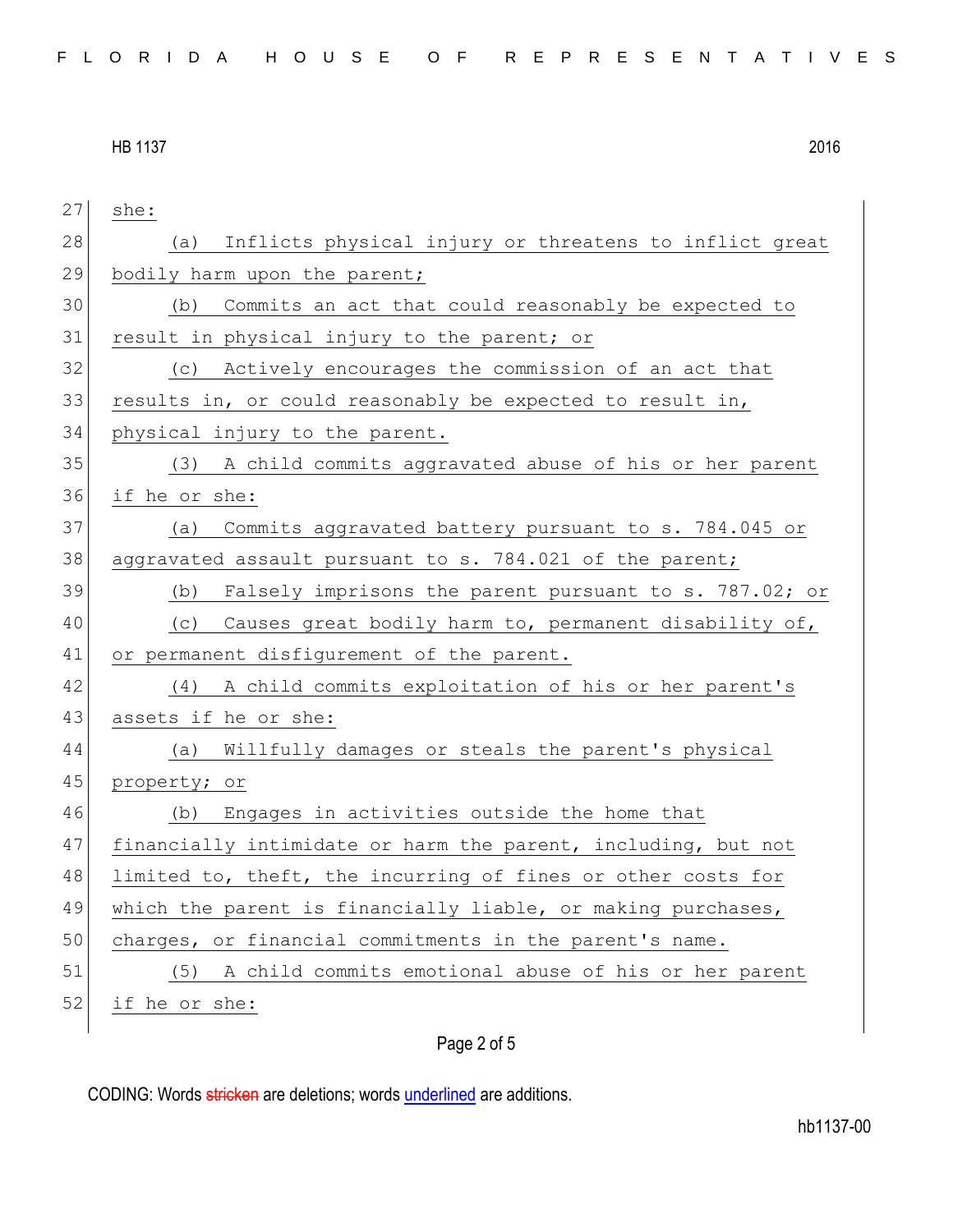Page 3 of 5 53 (a) Induces the parent to take an action under threat; 54 (b) Falsely reports child abuse; or 55 (c) Engages in repeated conduct that results in, or could 56 be reasonably expected to result in, the infliction of physical 57 injury, including repeated threats of great bodily harm or 58 death. 59 (6) A child who violates: 60 (a) Subsection (2) for abuse of his or her parent commits 61 a misdemeanor of the second degree, punishable as provided in s. 62 775.082 or s. 775.083. 63 (b) Paragraph (3)(a) for aggravated battery of his or her 64 parent commits a felony of the second degree, punishable as 65 provided in s. 775.082, s. 775.083, or s. 775.084. 66 (c) Paragraph (3)(a) for aggravated assault of his or her 67 parent commits a felony of the third degree, punishable as 68 provided in s. 775.082, s. 775.083, or s. 775.084. 69 (d) Paragraph (3)(b) for false imprisonment of his or her 70 parent commits a felony of the third degree, punishable as 71 provided in s. 787.02. 72 (e) Paragraph (3)(c) for great bodily harm to, permanent 73 disability of, or permanent disfigurement of his or her parent 74 commits a felony of the first degree, punishable as provided in 75 s. 775.082, s. 775.083, or s. 775.084. 76 (f) Subsection (4) for exploitation of his or her parent's 77 assets commits a: 78 1. Misdemeanor of the second degree, punishable as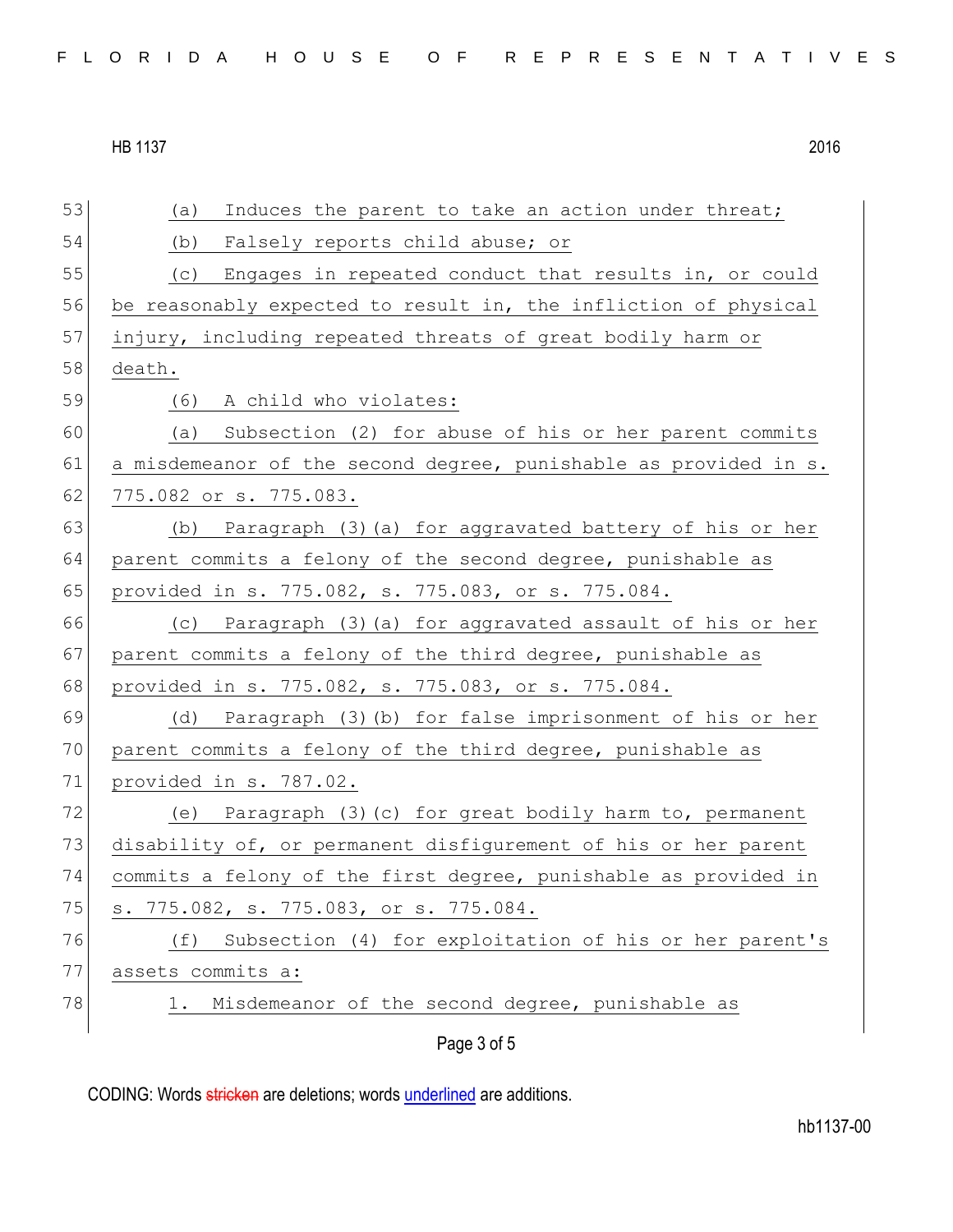| 79  | provided in s. 775.082 or s. 775.083, if the value is less than     |
|-----|---------------------------------------------------------------------|
| 80  | \$500.                                                              |
| 81  | 2. Misdemeanor of the first degree, punishable as provided          |
| 82  | in s. $775.082$ or s. $775.083$ , if the value is \$500 or more but |
| 83  | less than $$5,000.$                                                 |
| 84  | 3. Felony of the third degree, punishable as provided in            |
| 85  | s. 775.082, s. 775.083, or s. 775.084, if the value is \$5,000 or   |
| 86  | more but less than \$10,000.                                        |
| 87  | 4. Felony of the second degree, punishable as provided in           |
| 88  | s. 775.082, s. 775.083, or s. 775.084, if the value is \$10,000     |
| 89  | or more but less than \$50,000.                                     |
| 90  | 5. Felony of the first degree, punishable as provided in            |
| 91  | s. 775.082, s. 775.083, or s. 775.084, if the value is \$50,000     |
| 92  | or more.                                                            |
| 93  | Subsection (5) for emotional abuse of his or her<br>(g)             |
| 94  | parent commits a misdemeanor of the second degree, punishable as    |
| 95  | provided in s. 775.082 or s. 775.083.                               |
| 96  | (7) If a child is convicted of aggravated abuse of his or           |
| 97  | her parent under subsection (3) or exploitation of his or her       |
| 98  | parent's assets under subsection (4), upon request of the state     |
| 99  | attorney or defense attorney, the court may reduce a felony         |
| 100 | charge to a misdemeanor and provide alternative sentencing. Such    |
| 101 | alternative sentencing may include, but is not limited to,          |
| 102 | probation or required attendance in specialized intervention        |
| 103 | programs.                                                           |
| 104 | A person who knows, or has reasonable cause to<br>(8)               |
|     | Page 4 of 5                                                         |